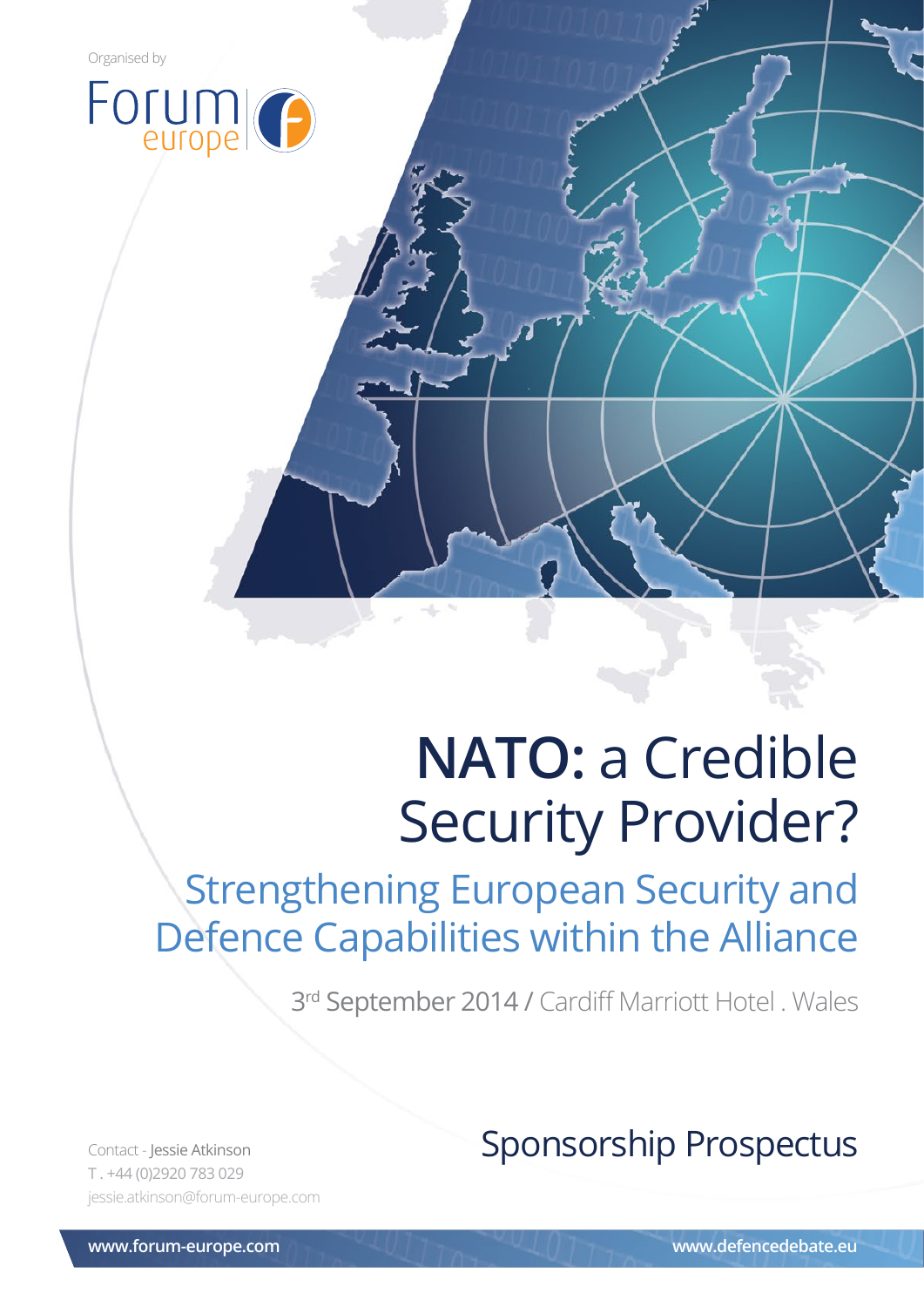Strengthening European Security and Defence Capabilities within the Alliance

P 3 About this event

**Contents** 

- P 4 Partnership and Sponsorship Packages
- P 5 Catering Packages
- P 6 Product Opportunities
- P 7 Sponsorship Reservation Form
- P 8 Exhibition Opportunities
- P 9 Exhibition Space Reservation Form

*PLEASE NOTE: The list of packages described in this brochure are by no means exhaustive and are meant only as a guide to the possible sponsorship and brand building opportunities that are available at this event.* 

*If you have any specific requirements that you feel are not covered by the packages available, then please do not hesitate to get in touch. We are always available to help you identify the options that suit your budget while maximising your value and visibility at the conference, and if necessary, our marketing team can work with you to create innovative sponsorship packages tailored to the exact needs of you and your organisation.*

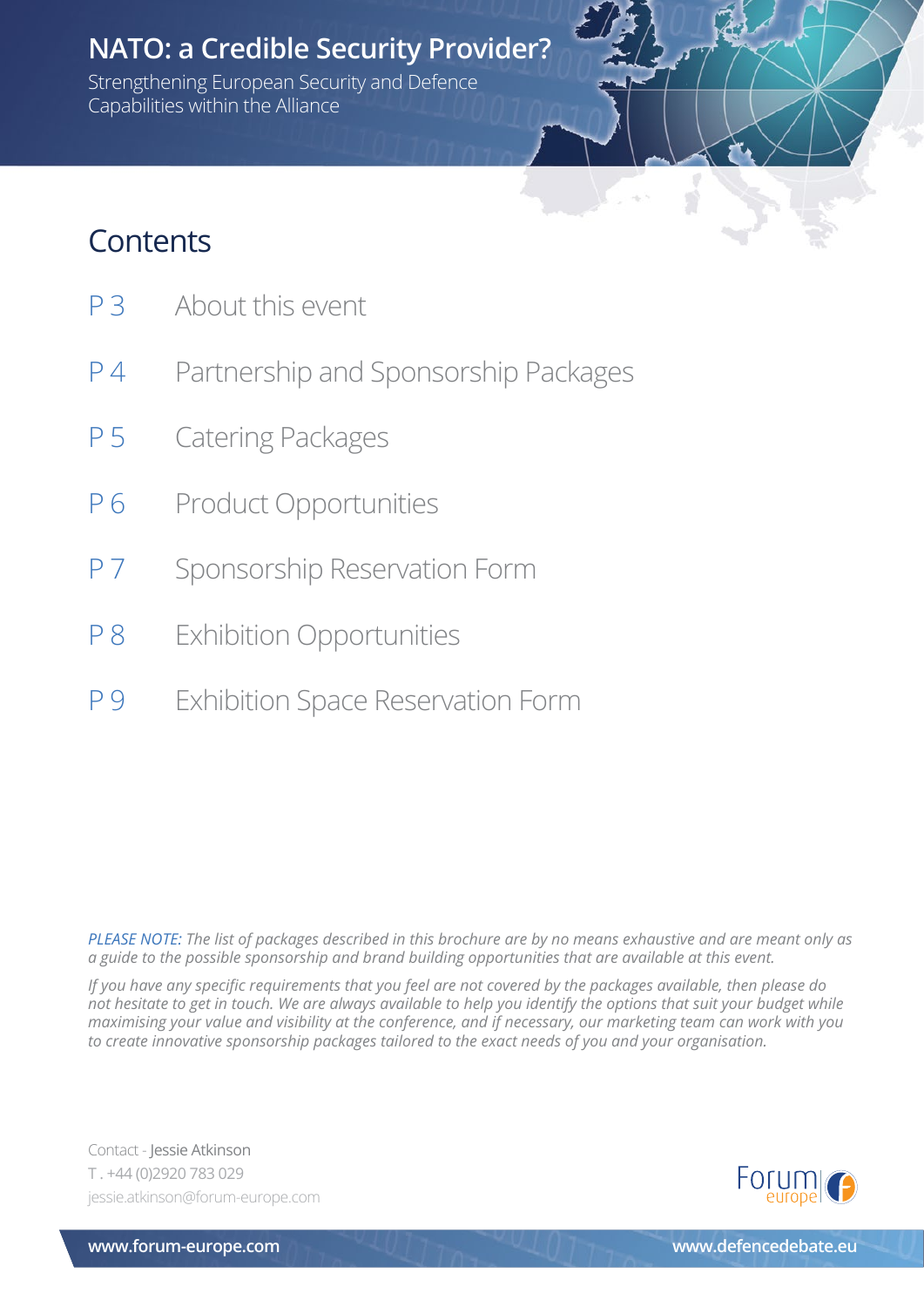Strengthening European Security and Defence Capabilities within the Alliance

### About this event

Timed to immediately precede September's NATO summit, taking place in Wales, this conference will bring together some 100 key stakeholders in the critical sectors of security and defence, including officials from EU, UK and Welsh government, NATO representatives, industry and civil society.

The event will comprise an in-depth discussion on Europe's security and defence priorities, punctuated by significant networking opportunities, ahead of the NATO summit which begins the following day.



#### **Sponsorship**

Sponsoring this event is a cost effective, hassle-free means to successfully promote your activities in the field of defence and security and position your company as a thought leader in the area. We can offer you a wide range of packages ranging from the high level platinum package, which offers maximum exposure for your company both leading up to and during the event and includes an exclusive speaking position for a company representative; down to lower cost product branding opportunities, which are designed to compliment or act individually in support of your marketing strategy.

Further details on the sponsorship opportunities available at this event can be found on the following pages. For more information on the packages and to discuss your sponsorship requirements, please contact Jessie Atkinson on jessie.atkinson@forum-europe.com / +44 (0) 2920 783 029.

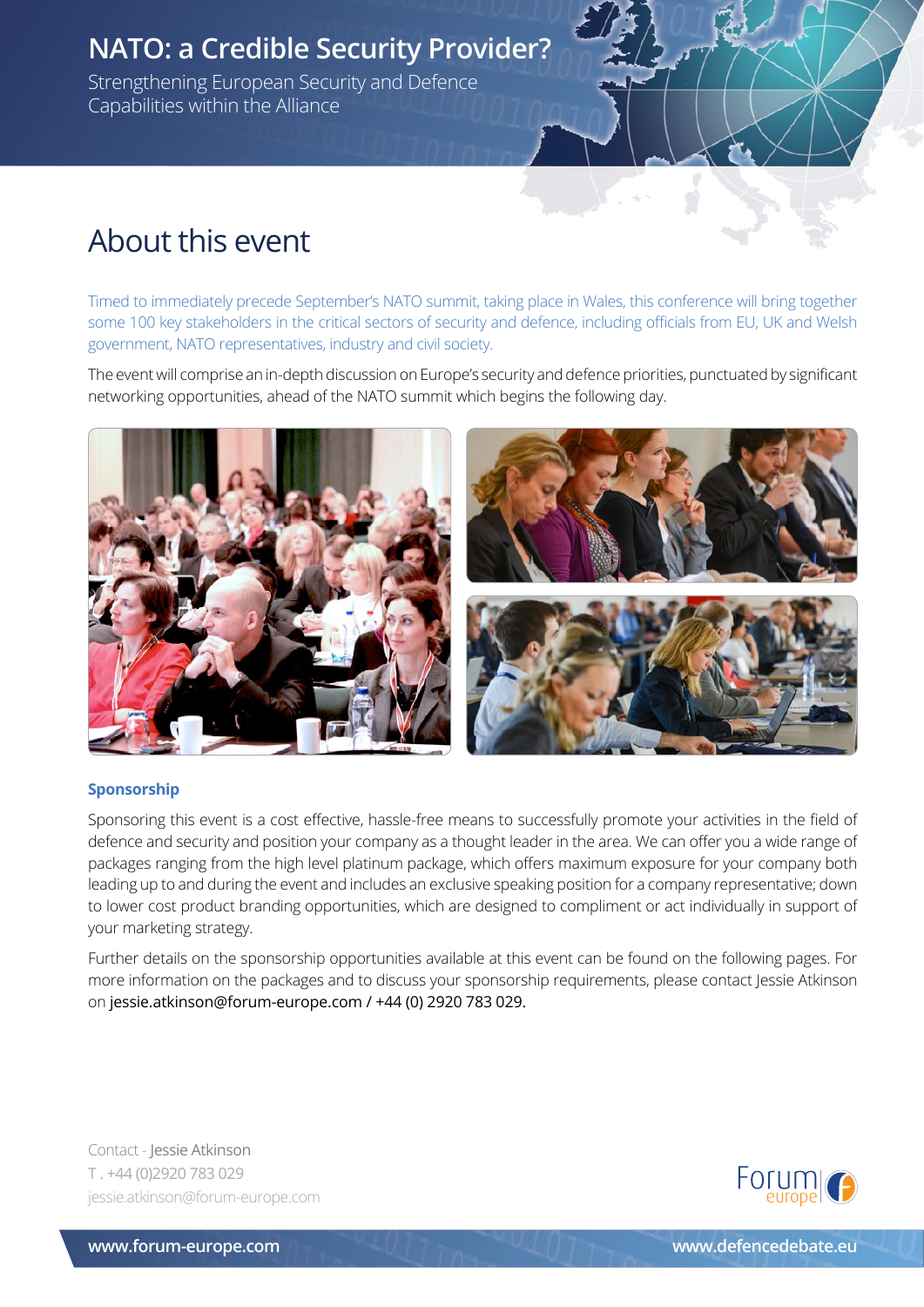Strengthening European Security and Defence Capabilities within the Alliance

### Partnership and Sponsorship Packages

Below you will find the typical packages available for this event. We would be pleased to discuss options outside of these and to create a bespoke package for you.

S

| <b>Benefits</b>                                                                                 | <b>Event partner</b>     | <b>Event sponsor</b> |
|-------------------------------------------------------------------------------------------------|--------------------------|----------------------|
| Opportunity to have input into the event agenda                                                 | $\sqrt{2}$               |                      |
| Exclusive speaking position for company representative<br>(subject to suitability to programme) | $\checkmark$             |                      |
| Corporate identity on conference website with link to<br>company website                        | $\checkmark$             | $\checkmark$         |
| Recognition as sponsor (at selected level) in marketing emails<br>and press releases            | $\checkmark$             | $\checkmark$         |
| Recognition as sponsor (at selected level) in<br>Forum Europe newsletters                       | $\checkmark$             | $\checkmark$         |
| Inclusion of company materials in delegate bags                                                 | $\checkmark$             | $\checkmark$         |
| Advert in delegate handout                                                                      | $\checkmark$             | $\checkmark$         |
| Branding on main stage                                                                          | <b>Priority Branding</b> | $\checkmark$         |
| Exhibition Space in refreshments / networking area                                              | Prime Location           | $\checkmark$         |
| Guaranteed delegate places                                                                      | 5                        | 3                    |
| <b>Cost (excl. VAT)</b>                                                                         | £8,000                   | £5,000               |

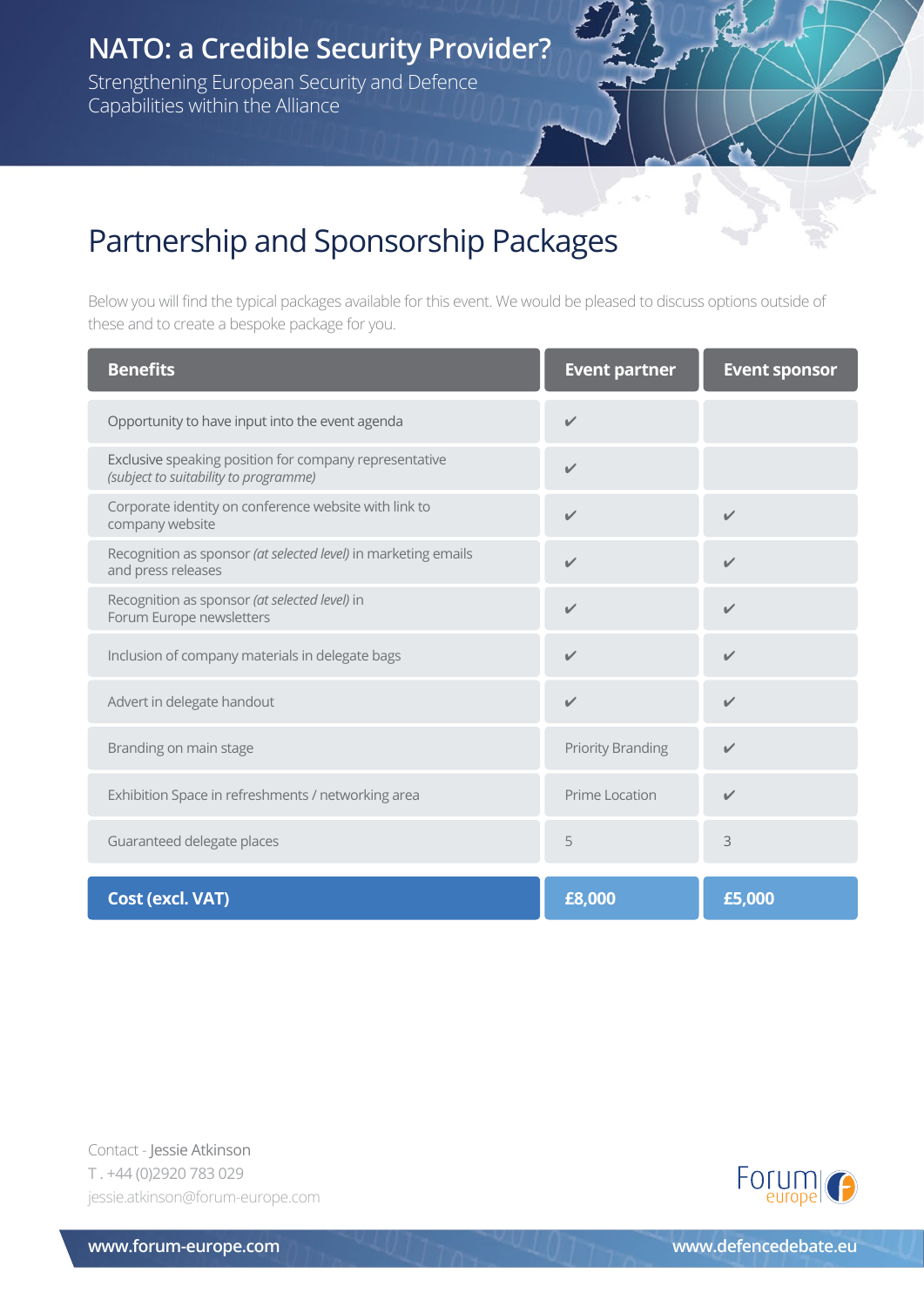Strengthening European Security and Defence Capabilities within the Alliance

### Catering Packages

#### **Exclusive Sponsorship of VIP & Speaker Dinner £4,000**

- **Opportunity to introduce and lead dinner-debate**
- **Three-course dinner for speakers and high-level invited guests**
- **3 seats at dinner reserved for your representatives or guests**
- **Corporate identity displayed in dining area during dinner**
- **Corporate identity included on menu cards**
- **Full page advert in programme**
- **3 guaranteed conference delegate places**

#### **Exclusive Sponsorship of Welcome Lunch: £2,000**

- **Corporate identity displayed in dining area during lunch**
- **Corporate identity included on menu cards**
- **Full page advert in programme**
- **1 guaranteed delegate place**

#### **Exclusive Sponsorship of Cocktail Reception: £2,000**

- **Exclusive corporate identity displayed on banners during the reception**
- **Corporate identity included on invitations and menu cards**
- **Opportunity to give welcome address (though not compulsory)**
- **Full page advert in programme**
- **1 guaranteed delegate place**
- **5 places to attend the cocktail reception (not conference)**

#### **Exclusive Sponsorship of Refreshments: £1,000**

- **Corporate identity displayed in the refreshment area during coffee breaks**
- **Opportunity to include branded items such as napkins, chocolates or biscuits for instance (to be provided by sponsor and subject to venue terms and conditions)**
- **Full page advert in programme**
- **1 guaranteed delegate place**

#### In addition to the above benefits, all catering sponsors will also be included in the sponsor section of the event programme.

#### **Prices listed do not include VAT.**

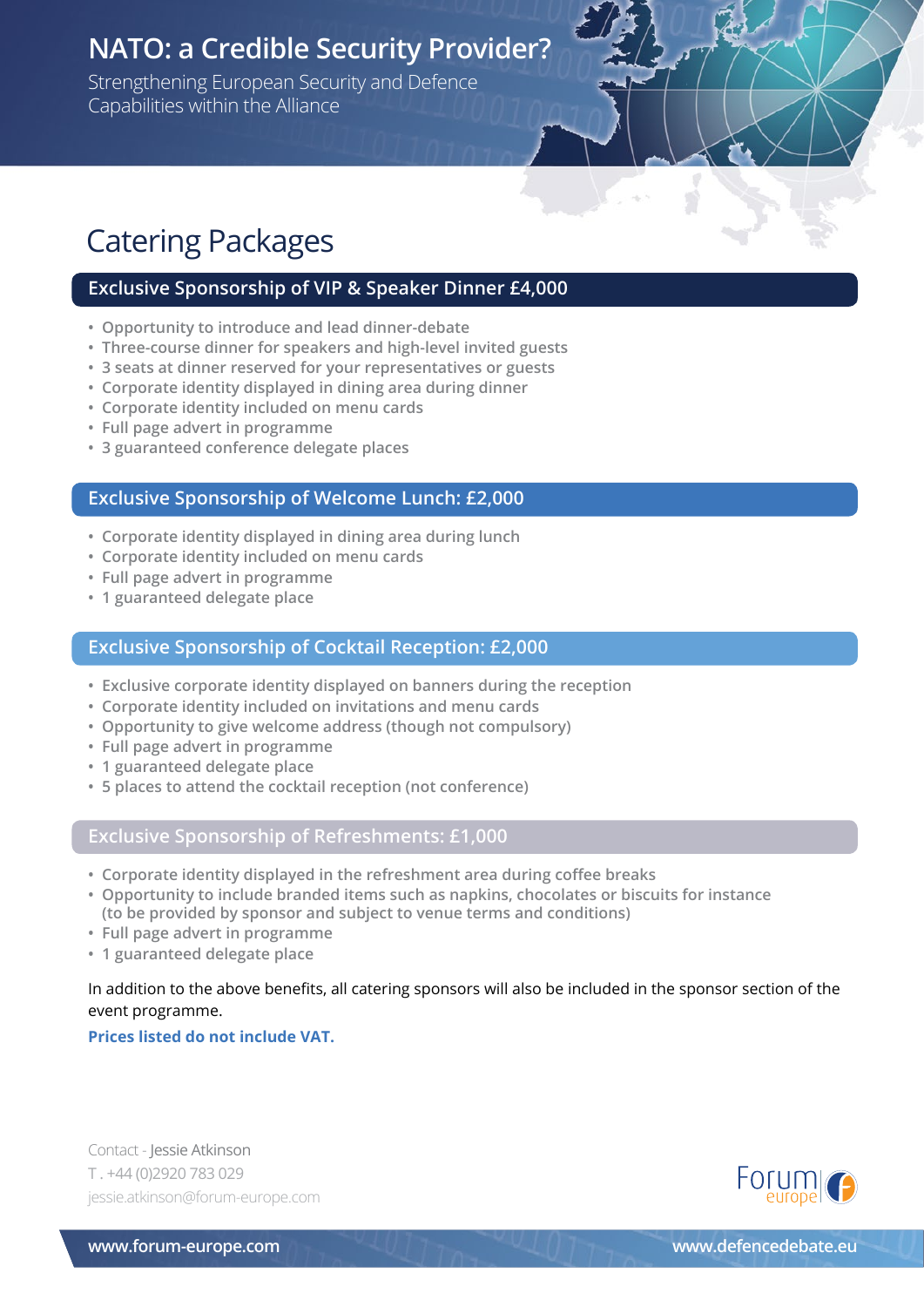Strengthening European Security and Defence Capabilities within the Alliance

### Product Opportunities

As well as the main Sponsorship Packages, there are also a range of product based branding opportunities available with Forum Europe. These have been chosen specifically for their ease of production and value beyond the event itself. The list below is by no means exhaustive and our marketing team will be happy to work with you to create innovative sponsorship packages tailored to the needs of you and your company.











**Prices listed do not include VAT.**

#### **Sponsored Lanyards**

£750 + cost of production

Lanyards are distributed to all delegates on arrival at the conference, ensuring high visibility of your brand throughout the event.

#### **Conference Badges**

£600

All delegates are required to wear their personalised conference badge (attached to the lanyard) on arrival at the venue. Have your company logo on all delegate badges (position as design allows) and remind delegates of your company's input into the conference

#### **Sponsorship of both the lanyards and conference badges can be offered at a combined price of €950 + cost of production**

#### **Data Sticks**

£750 + cost of production

In addition to providing a high value branded product to delegates beyond the event, conference proceedings can be loaded onto the sticks prior to the event and distributed to delegates on arrival.

#### **Conference Pens and Pads**

£750 + cost of production

Distributed to all attendees upon arrival, branded pens and pads again offer visibility to you and value to the delegate both during and beyond the event.

### **Insert in Delegate Packs**

£250

Product or promotional materials can be included within the delegate packs distributed to each participant upon arrival. A high value option providing detailed company information to all delegates.

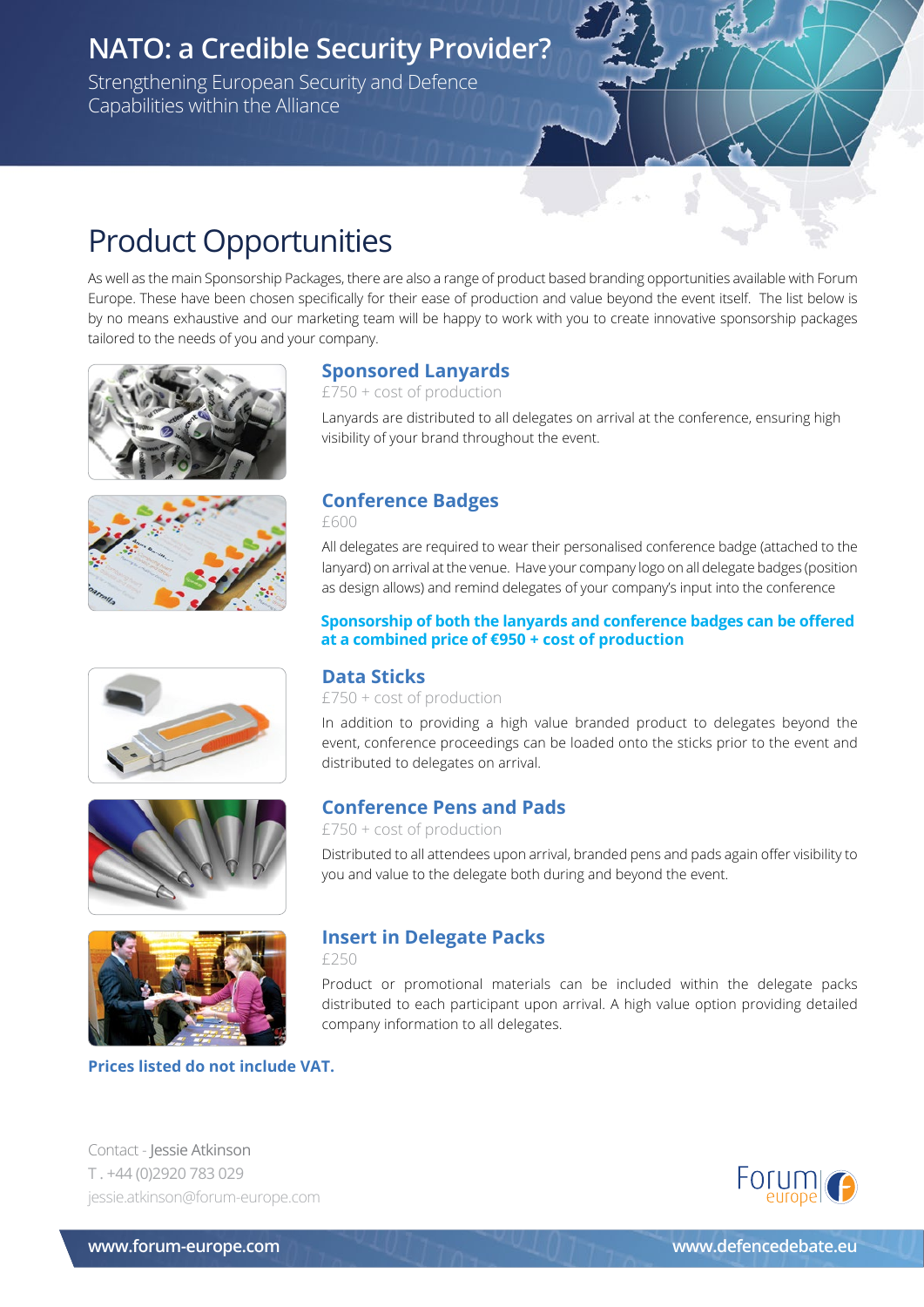Strengthening European Security and Defence Capabilities within the Alliance

### Sponsorship Reservation Form

| I am interested in becoming an (please tick box):                         |                                      |  |  |  |
|---------------------------------------------------------------------------|--------------------------------------|--|--|--|
| Event Sponsor<br>Event Partner                                            |                                      |  |  |  |
| I am interested in the following Catering Packages (please tick box):     |                                      |  |  |  |
| Cocktail Reception<br>Lunch                                               | Refreshments<br>VIP & Speaker Dinner |  |  |  |
| I am interested in the following Product Opportunities (please tick box): |                                      |  |  |  |
| Sponsored Lanyards<br>Conference Badges                                   | Lanyard & Badge Package              |  |  |  |
| Data Sticks<br>Conference Pens & Pads                                     | Insert in Delegate Packs             |  |  |  |
| 3rd September 2014 / Cardiff Marriott Hotel. Wales                        |                                      |  |  |  |
| Company:                                                                  |                                      |  |  |  |
| Address:                                                                  |                                      |  |  |  |
|                                                                           |                                      |  |  |  |
|                                                                           |                                      |  |  |  |
| Name of contact:                                                          |                                      |  |  |  |
| Contact<br>Tel. Number:                                                   | Contact<br>Email:                    |  |  |  |
| Signature:                                                                | Date:                                |  |  |  |

#### **Please Faxback to +44 (0) 2920 020 432**

Please contact Jessie Atkinson to discuss all opportunities listed in this brochure. Tel: +44 (0) 2920 783 029 . Fax: +44 (0) 2920 020 432 . Email: jessie.atkinson@forum-europe.com Forum Europe, Second Floor, Castle House, 1-7 Castle Street, Cardiff, CF10 1BS, UK.

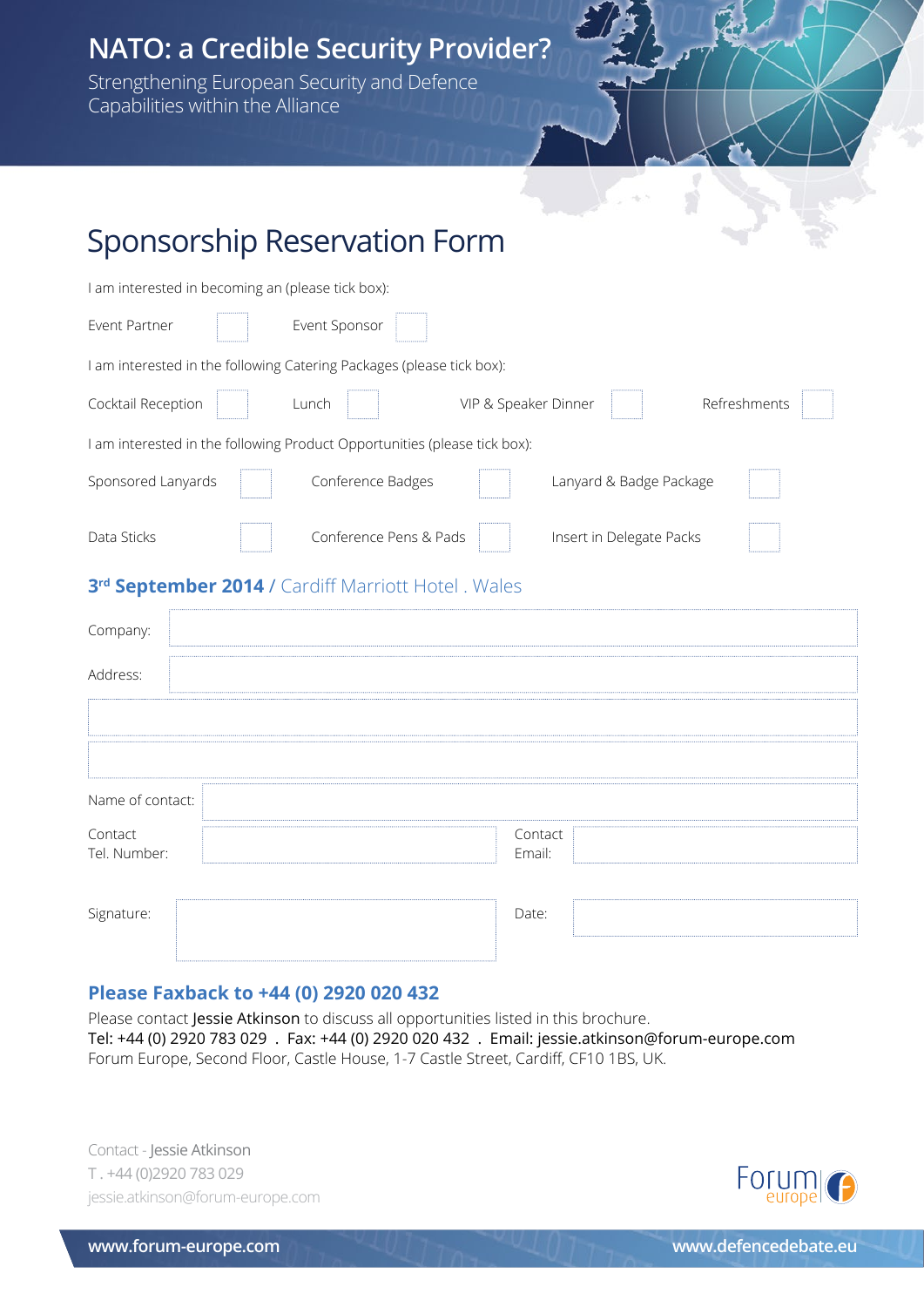Strengthening European Security and Defence Capabilities within the Alliance

### Exhibition Opportunities

#### **Stand Size: 2.5m x 3m / Cost: £800 per stand**



**Be recognised as an important sector leader with an exclusive exhibition space during the conference.**

#### **This conference will offer exhibiting organisations the opportunity to:**

- Showcase, promote, and introduce products, technology and services to industry, legislators and media
- Increase industry exposure
- Discover new business opportunities
- Attract new clients and touch base with existing clients
- Form strategic alliances with other companies

Stands can be prominently situated in the foyer area outside the conference room. All delegates will pass through this area on approach to the conference room. This area is also used to serve teas, coffee and refreshments. This ensures that delegates will be directly exposed to your company and will have the opportunity to explore your exhibitor display whilst enjoying drinks and snacks during the three separate refreshment breaks scheduled for the day.

#### **As part of the exhibitor's package, you will receive:**

- **A unique exhibition space of 2.5m x 3m, including a display table**
- **Admittance to the exhibition area for one representative to act as a host/hostess on the stand**
- **A 25% discount off the standard conference fees for any organisation representatives who wish to attend the main event**
- **Listing of your company details in the Exhibitors Directory that is given to all delegates at the event, including a 50 word description of your organisation and the products and services that you offer**
- **Listing of your company details on the event website (www.defencedebate.eu) along with contact details and a link to your homepage**

In addition, you will also receive a copy of the main conference handout, including a delegate list and details of the presentations made at the conference.

#### **Exhibition details:**

All stand areas are sized at  $2.5m \times 3m$  and the ceiling height in the room is  $3.5m$ . The exhibition will be of a table top nature, not enclosed by a shell scheme.

Exhibitors may bring their own display stands but these must not extend beyond the area that has been reserved. All spaces have a display table sized approximately 1.8m x 1m included in the price.

Exhibitors will be advised in advance of a convenient time to prepare their stand.

To reserve your exhibition space at the event, please complete the form on page 10 and fax it back to us on **+44 (0) 2920 020 432.** You will then be contacted to confirm your reservation.

Please note: Exhibition space will be allocated strictly on a first-come, first-served basis so please book early to avoid disappointment.